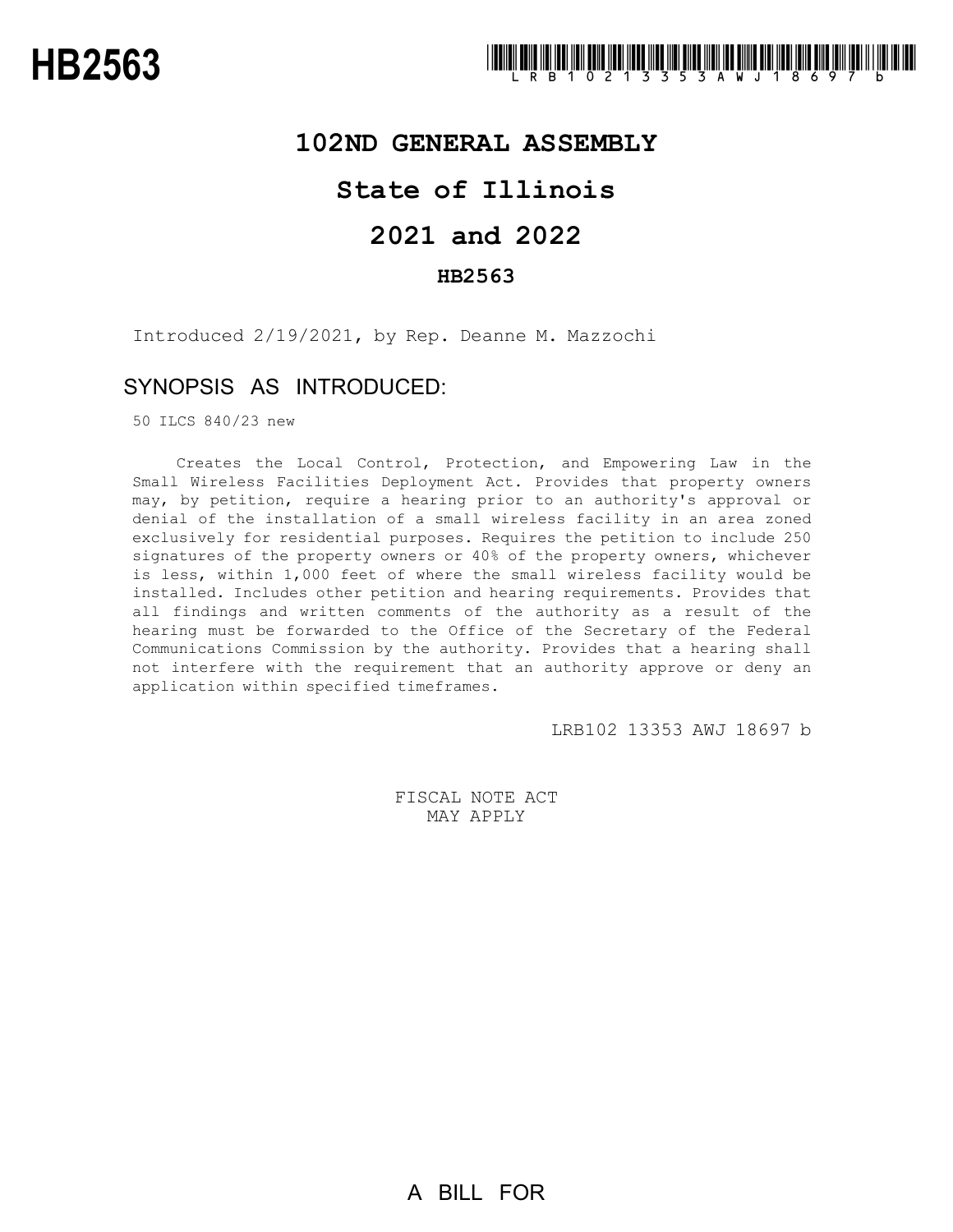AN ACT concerning local government.

1

### **Be it enacted by the People of the State of Illinois, represented in the General Assembly:** 2 3

Section 5. The Small Wireless Facilities Deployment Act is amended by adding Section 23 as follows: 4 5

(50 ILCS 840/23 new) 6

Sec. 23. Public hearings. 7

#### (a) This Section may be referred to as the Local Control, Protection, and Empowering Law. 8 9

(b) Property owners may, by petition, require a hearing prior to an authority's approval or denial of the installation of a small wireless facility in an area zoned exclusively for residential purposes. The petition shall include 250 signatures of the property owners or 40% of the property owners, whichever is less, within 1,000 feet of where the small wireless facility would be installed. These signatures must be collected and the petition filed no later than 30 days after an application is received by the authority. 10 11 12 13 14 15 16 17 18

If the authority receives a petition meeting the requirements of this subsection, the authority must hold a public hearing on the proposed application to install the small wireless facility. The hearing may be included in any regularly scheduled meeting of the authority. At the hearing, 19 20 21 22 23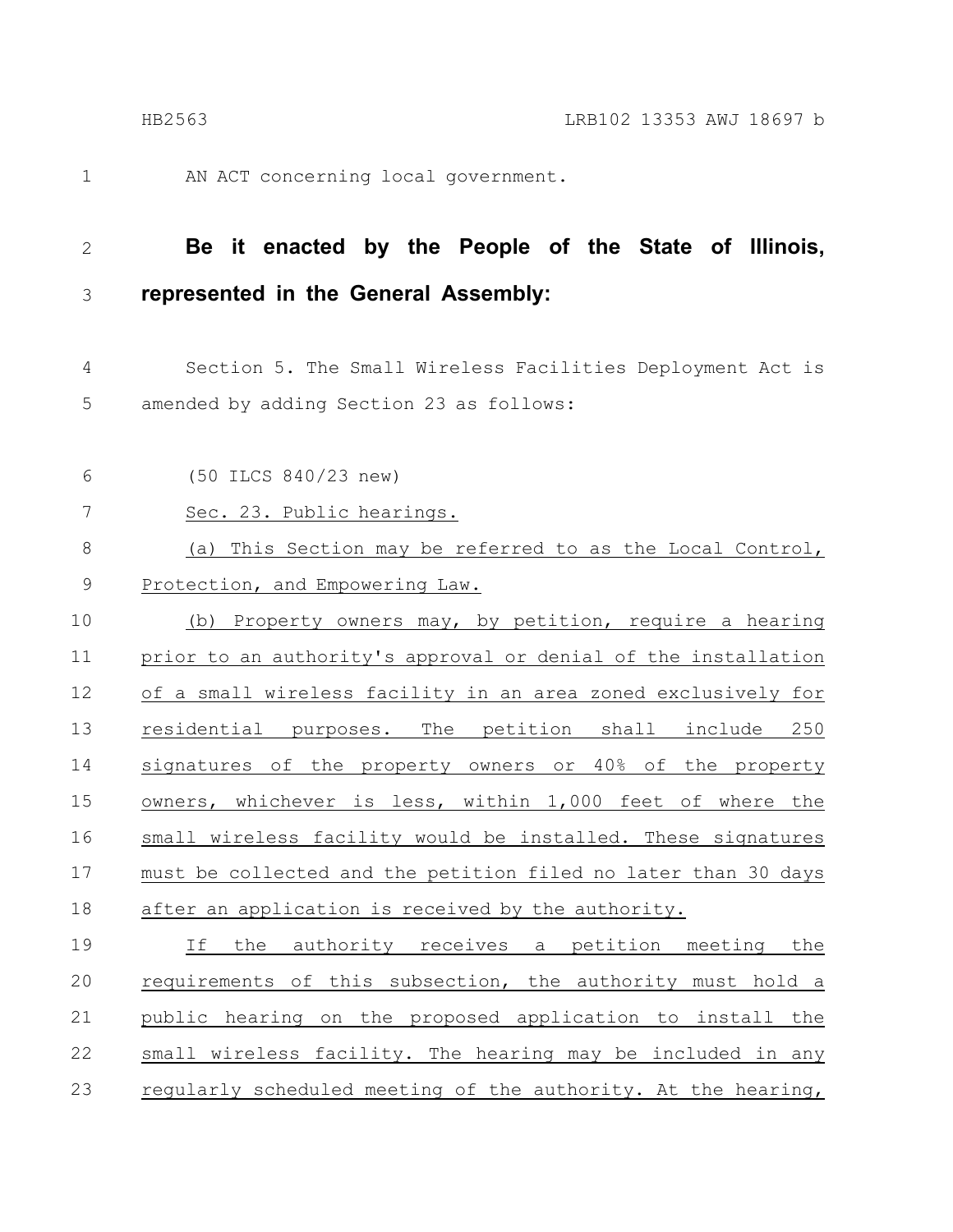the authority shall permit the local residents to make oral or written presentations relating to the safety, health, and welfare of the community that may be affected by the small wireless facility. 1 2 3 4

(c) The authority may make available for the public hearing the following information, including information contained in the application submitted by the wireless provider: 5 6 7 8

(1) Evidence that the installation of the small wireless facility shall meet all Federal Communications Commission regulations and guidelines. 9 10 11

(2) Evidence that the installation of the small wireless facility shall meet the aesthetic requirements that are identified by the authority in its ordinance. 12 13 14

(3) Evidence that the location of the proposed small wireless facility is in the most appropriate placement to provide communications service, and there is no less instructive location within 500 feet of the proposed location. 15 16 17 18 19

(d) All findings and written comments of the authority as a result of the hearing must be forwarded to the Office of the Secretary of the Federal Communications Commission by the authority. 20 21 22 23

(e) Nothing in this Section shall be construed to relieve an authority's duty of approving or denying an application as required under paragraph (8) of subsection (d) of Section 15. 24 25 26